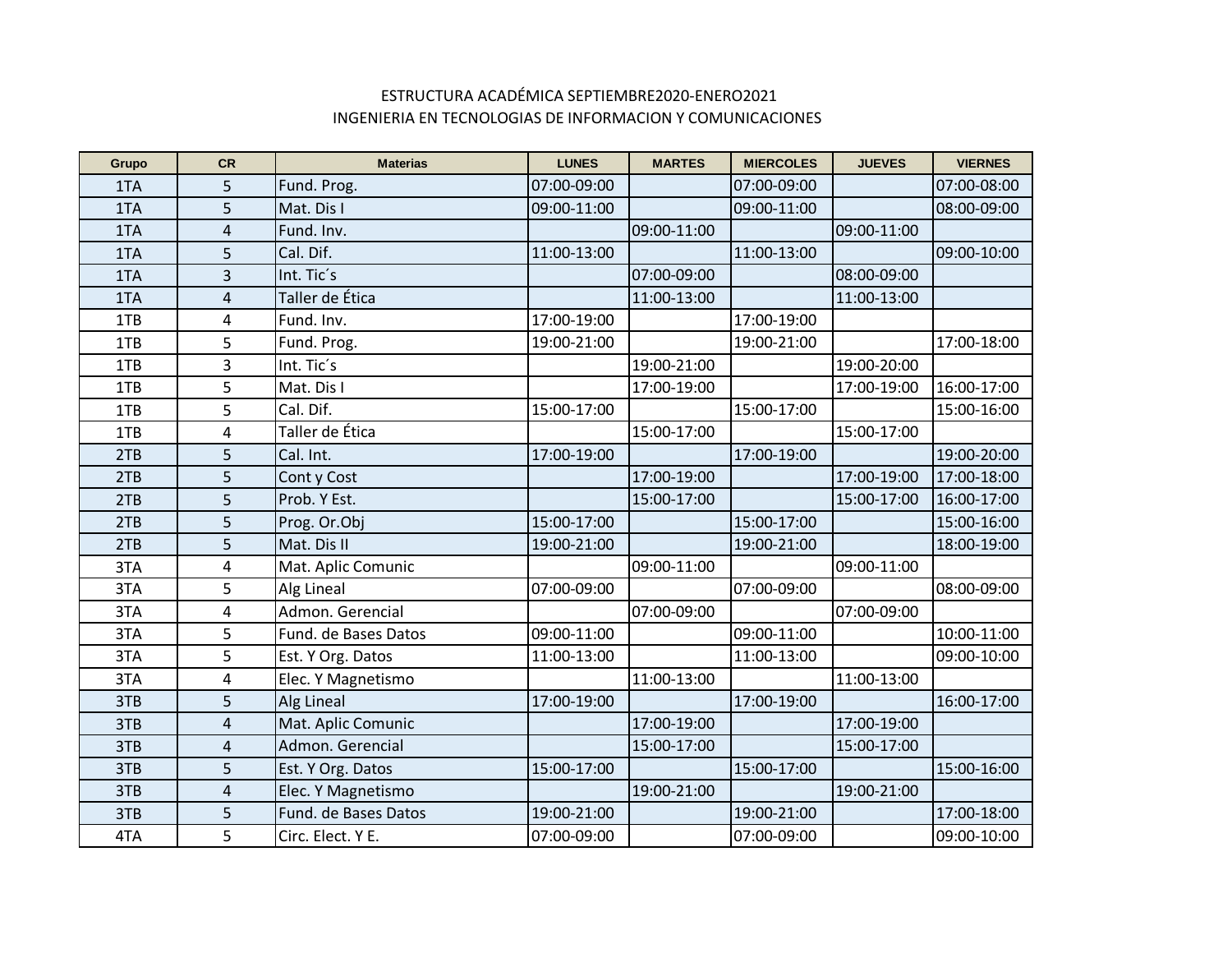| 4TA | 5                       | A. Señ Y Sist.Com.    | 09:00-11:00 |             | 09:00-11:00 |             | 10:00-11:00 |
|-----|-------------------------|-----------------------|-------------|-------------|-------------|-------------|-------------|
| 4TA | 5                       | Prog. II              |             | 09:00-11:00 |             | 09:00-11:00 | 07:00-08:00 |
| 4TA | 4                       | Ing. Soft             |             | 11:00-13:00 |             | 11:00-13:00 |             |
| 4TA | 5                       | Mat. Tom. Dec.        | 11:00-13:00 |             | 11:00-13:00 |             | 08:00-09:00 |
| 4TA | 4                       | Taller BD             |             | 07:00-09:00 |             | 07:00-09:00 |             |
| 5TA | 5                       | Telecom.              | 07:00-09:00 |             | 07:00-09:00 |             | 07:00-08:00 |
| 5TA | $\overline{4}$          | Tall. Ing. Soft       |             | 07:00-09:00 |             | 07:00-09:00 |             |
| 5TA | 5                       | BD. Dist.             | 09:00-11:00 |             | 09:00-11:00 |             | 08:00-09:00 |
| 5TA | $\overline{4}$          | Arq. Comp.            |             | 11:00-13:00 |             | 11:00-13:00 |             |
| 5TA | 5                       | Admon. Proyec.        | 11:00-13:00 |             | 11:00-13:00 |             | 09:00-10:00 |
| 5TA | 5                       | Fund. Redes           |             | 09:00-11:00 |             | 09:00-11:00 | 10:00-11:00 |
| 5TB | $\overline{4}$          | Arq. Comp.            |             | 19:00-21:00 |             | 19:00-21:00 |             |
| 5TB | 5                       | BD. Dist.             | 17:00-19:00 |             | 17:00-19:00 |             | 17:00-18:00 |
| 5TB | 5                       | Admon. Proyec.        | 19:00-21:00 |             | 19:00-21:00 |             | 16:00-17:00 |
| 5TB | 5                       | Fund. Redes           |             | 17:00-19:00 |             | 17:00-19:00 | 18:00-19:00 |
| 5TB | 4                       | Tall. Ing. Soft       |             | 15:00-17:00 |             | 15:00-17:00 |             |
| 5TB | 5                       | Telecom.              | 15:00-17:00 |             | 15:00-17:00 |             | 15:00-16:00 |
| 6TA | $\overline{4}$          | Tec. Inalambricas     |             | 07:00-09:00 |             | 07:00-09:00 |             |
| 6TA | $\overline{4}$          | Tall. Invest. I       |             | 09:00-11:00 |             | 09:00-11:00 |             |
| 6TA | 5                       | Prog. Web             | 09:00-11:00 |             | 09:00-11:00 |             | 10:00-11:00 |
| 6TA | $\overline{\mathbf{4}}$ | Sist. Oper. I         |             | 11:00-13:00 |             | 11:00-13:00 |             |
| 6TA | 5                       | Red. De Com.          | 11:00-13:00 |             | 11:00-13:00 |             | 09:00-10:00 |
| 6TA | 5                       | Desar. De Empr.       | 07:00-09:00 |             | 07:00-09:00 |             | 08:00-09:00 |
| 6TB | 4                       | Tec. Inalambricas     |             | 19:00-21:00 |             | 19:00-21:00 |             |
| 6TB | $\overline{\mathbf{4}}$ | Tall. Invest. I       |             | 17:00-19:00 |             | 17:00-19:00 |             |
| 6TB | 5                       | Prog. Web             | 17:00-19:00 |             | 17:00-19:00 |             | 16:00-17:00 |
| 6TB | 4                       | Sist. Oper. I         |             | 15:00-17:00 |             | 15:00-17:00 |             |
| 6TB | 5                       | Desar. De Empr.       | 15:00-17:00 |             | 15:00-17:00 |             | 15:00-16:00 |
| 6TB | 5                       | Red. De Com.          | 19:00-21:00 |             | 19:00-21:00 |             | 17:00-18:00 |
| 7TA | 5                       | Red. Emergentes       |             | 11:00-13:00 |             | 11:00-13:00 | 08:00-09:00 |
| 7TA | $\overline{4}$          | Taller Invest. II     |             | 09:00-11:00 |             | 09:00-11:00 |             |
| 7TA | 4                       | Neg. Elec. I          |             | 07:00-09:00 |             | 07:00-09:00 |             |
| 7TA | 5                       | Sist. Oper. II        | 07:00-09:00 |             | 07:00-09:00 |             | 09:00-10:00 |
| 7TA | 5                       | Des. Apli. Disp. Mov. | 11:00-13:00 |             | 11:00-13:00 |             | 07:00-08:00 |